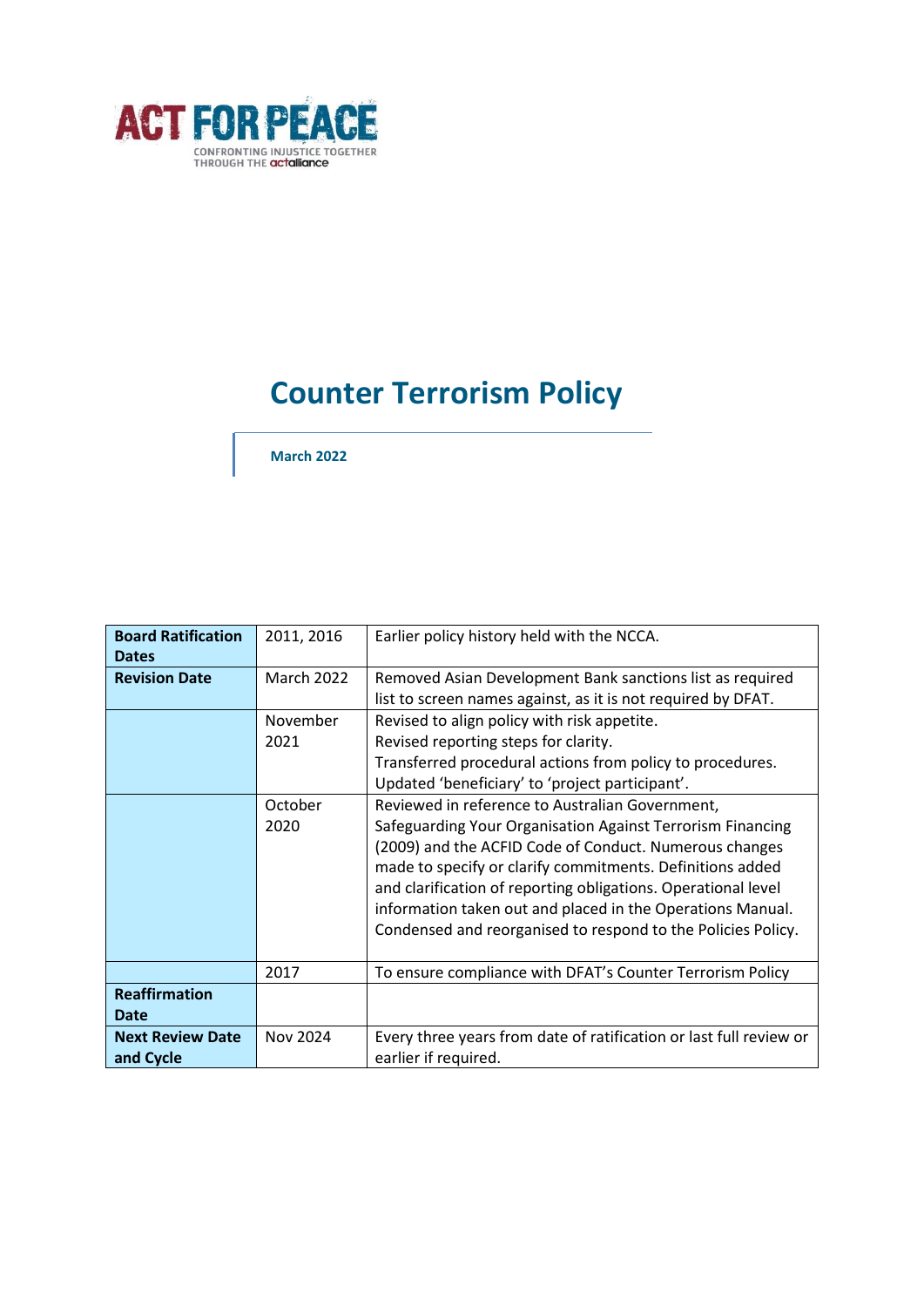## **1. Policy Statement**

As a humanitarian and development organisation we have a long-standing commitment to human rights and humanitarian law, including a commitment to humanitarian principles, in particular the humanitarian imperative, and we condemn all forms of violence against civilians, including terrorism. Act for Peace will take all reasonable efforts to prevent the financing or support of terrorism or terrorist organisations. Act for Peace also has a duty to ensure our funds and resources are used for their intended humanitarian and development purpose, along with a duty of care to respect, protect and fulfil the rights of the affected communities we seek to serve with the highest ethical standards in the implementation of our programs.

This policy commits Act for Peace to:

- a. Employ all reasonable efforts commensurate with identified risks to minimise the likelihood of supporting listed terrorist individuals, organisations or activities, as applicable under Australian law.
- b. Comply with Australian and international laws<sup>1</sup> and ensuring our partners, sub-contractors, staff, volunteers, consultants and Board comply with laws through adherence to processes and policies that minimise the risk of support for individuals and organisations associated with terrorism.

## **2. Objectives**

- a. To promote and implement best practice principles to safeguard against misuse of funds for terrorism purposes and build a culture of accountability, transparency and due diligence that minimises the risk that funds or resources managed by Act for Peace are misused to support the actions of listed individuals and organisations associated with terrorism in proscribed lists.
- b. To ensure Act for Peace staff and partners abide by legal requirements pertaining to support of listed individuals and organisations associated with terrorism.
- c. To ensure pro-active measures are undertaken to identify, assess, mitigate, monitor review and report risks.
- d. To apply our best endeavours to ensure donations and funds do not support organisations or individuals seeking to launder money<sup>2</sup>.
- e. To ensure an appropriate system for elevated risk management and reporting.

### **3. Principles and Standards**

Act for Peace is guided by best practice principles of complying with legal obligations, being risk aware and acting appropriately commensurate with the level of risk, applying due diligence, including elevated risk management and reporting, transparency and accountability. We also seek assurance that third parties will comply with these best practice principles.

Act for Peace abides by international legal obligations including UN Security Council resolutions<sup>3</sup>, Australian Commonwealth, State and Territory laws, and recognised national law in countries where we operate or have partnerships and programs we support. Where national laws conflict with International

<sup>&</sup>lt;sup>1</sup> There are two separate legislative mechanisms directly prohibiting activities in relation to individuals and organisations associated with terrorism; Part 5.3 of the Criminal Code Act 1995 ('the Criminal Code'); and Part 4 of the Charter of the United Nations Act 1945 ('the UN Charter Act').

<sup>2</sup> Money laundering is more fully addressed in Act for Peace's fraud control procedures.

<sup>&</sup>lt;sup>3</sup> There are two separate legislative mechanisms directly prohibiting activities in relation to individuals and organisations associated with terrorism; Part 5.3 of the Criminal Code Act 1995 ('the Criminal Code'); and Part 4 of the Charter of the United Nations Act 1945 ('the UN Charter Act').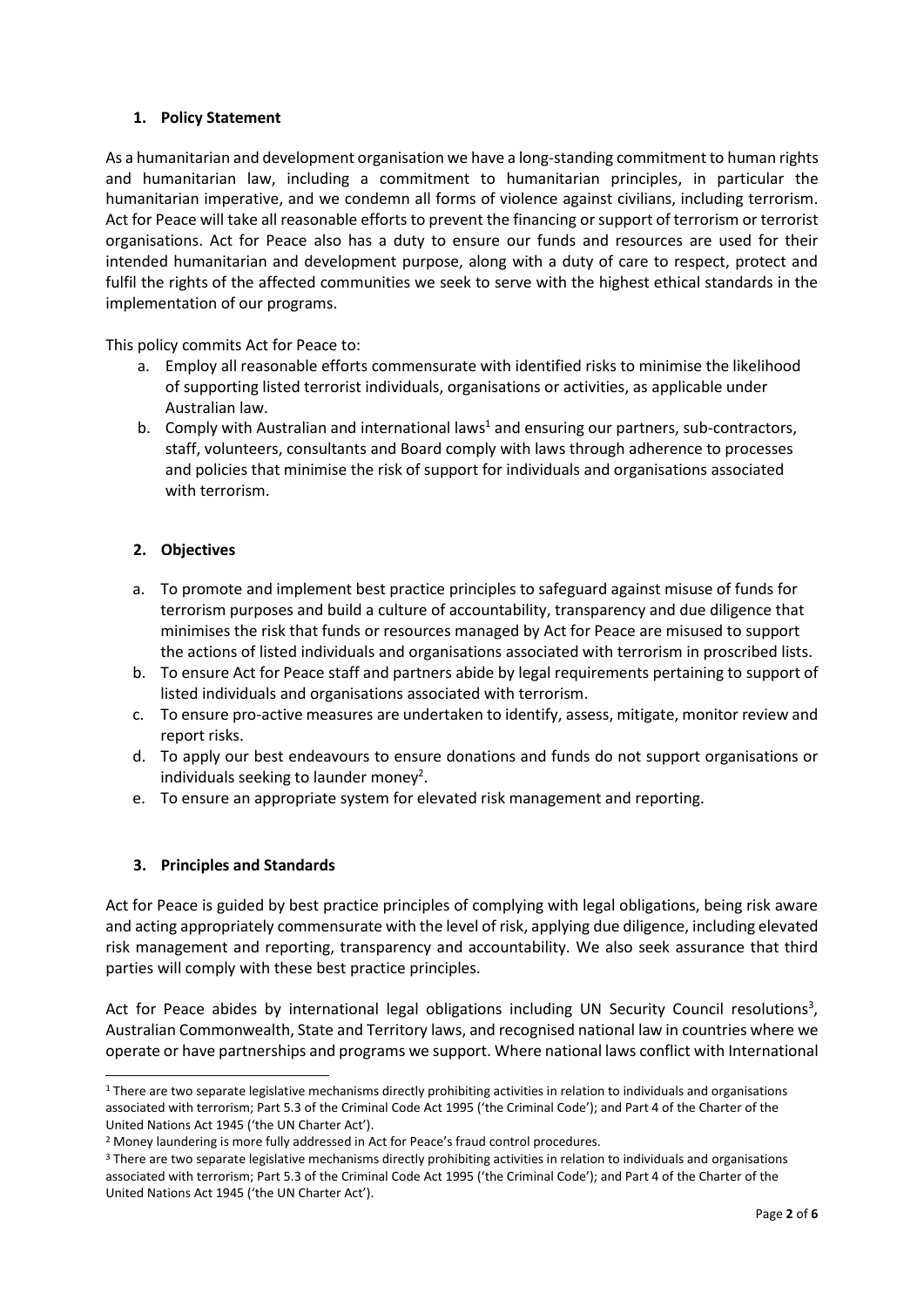and Australian law, the later will take precedence, and in cases where domestic law is illegitimately constituted, for example, by authoritarian governments. Act for Peace also acknowledges Australia's commitment to combating terrorism financing as a party to the *International Convention for the Suppression of the Financing of Terrorism.* This policy has also been informed by the Attorney-General's Department document, *Safeguarding your Organisation Against Terrorism. A Guidance for Non-profit Organisations<sup>4</sup> .*

Act for Peace will not partner with or engage a staff member, volunteer, intern, Board Member or consultant, or sub-contract to, or employ entities or individuals appearing on the following proscribed terrorist lists:

- a. The Australian Government'[s Consolidated List](http://dfat.gov.au/international-relations/security/sanctions/pages/consolidated-list.aspx#list) which includes all persons and entities designated by the UN and Minister for Foreign Affairs for their association with the commission of terrorist acts pursuant.
- b. The [List of Terrorist Organisations](https://www.nationalsecurity.gov.au/Listedterroristorganisations/Pages/default.aspx) which includes all organisations proscribed by the Australian Government as terrorist organisations under the Criminal Code because they advocate the undertaking of a terrorist act.
- c. The [World Bank's Listing of Ineligible Firms and Individuals](https://www.worldbank.org/en/projects-operations/procurement/debarred-firms).
- d. The Australian Securities and Investments Commission [ASIC Disqualified Persons Register](http://asic.gov.au/online-services/search-asics-registers/banned-and-disqualified) which lists persons who have been disqualified from the management of a corporation, selfmanaged superannuation fund or banned from practicing in the Australian financial services or credit industry.
- e. The Australian Charities and Not-for-Profits Commission (ACNC) [Register of Disqualified](https://www.acnc.gov.au/charity/about-charity-register/information-charity-register/disqualified-persons-register)  [Persons,](https://www.acnc.gov.au/charity/about-charity-register/information-charity-register/disqualified-persons-register) which lists responsible persons suspended or removed from a charity by the ACNC.
- f. Other lists as may be required by donors or regulatory bodies.

This policy supports, and should be read in conjunction with, the following Act for Peace policies: Act for Peace's vision, mission and values, Code of Good Practice, Code of Conduct, Risk Management Policy and Framework, Human Rights Policy, Complaints Policy, and Whistle-blower Policy.

# **4. Scope**

This policy applies to Act for Peace staff, Board, and volunteers and informs Act for Peace practices of funds transfers to overseas and domestic suppliers, contractors, consultants and partners, and overseas monitoring and evaluation of projects and partners ('third parties'). All Act for Peace Board members, staff and volunteers are expected to be aware of this policy and understand counter-terrorism risk management procedures related to their areas of work.

# **5. Policy in action**

Act for Peace employs the principle of 'reasonable efforts' to ensure resources do not assist, or otherwise support, listed individuals or terrorist organisations. Act for Peace undertakes to manage those risks through reasonable efforts described below, and in operational procedures.

Act for Peace will exercise reasonable precautions and due diligence:

- a. Engages with partners with shared values and a clear track record as respectable humanitarian and community development practitioners.
- b. Follows the requirements of all donor funding agreements related to those funds.
- c. Identifies and monitors the level of risk that we may be exposed to in relation to terrorism resourcing and applies risk treatments commensurate with the level of risk. This can include

<sup>4</sup>https://www.homeaffairs.gov.au/criminal-justice/files/safeguarding-your-organisation-against-terrorism-financingbooklet.pdf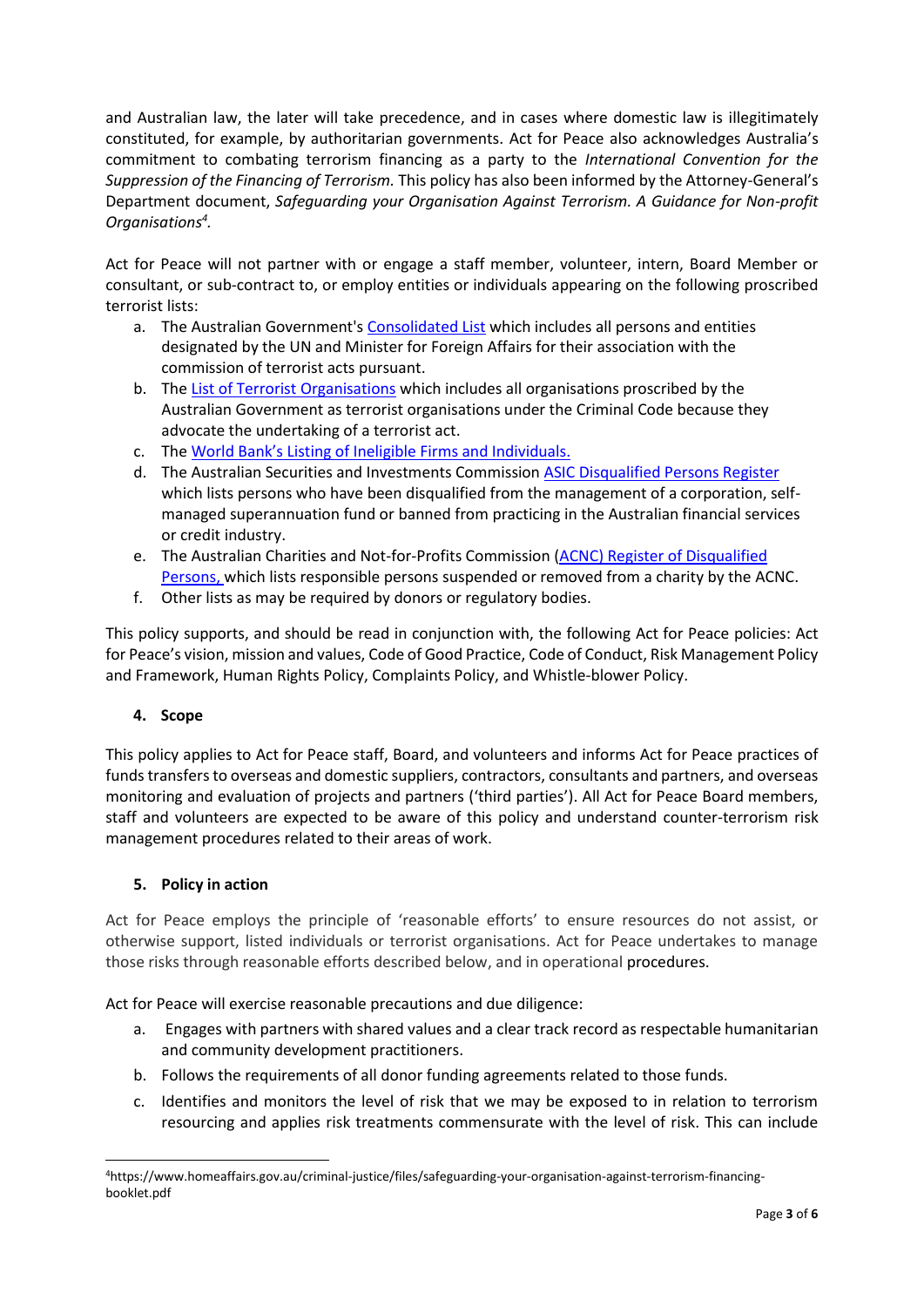increasing treatments when a risk is assessed as 'high', such as increasing frequency of screening against proscribed terrorist lists, of financial reporting requirements and of in-country reviews.

- d. Periodically screens existing and new staff, and volunteers, including Board members who can influence financial decisions.
- e. Periodically screens existing and new partners and sub-contractors<sup>5</sup> and their relevant staff<sup>6</sup> against proscribed terrorist lists.
- f. Includes in our Grant Agreements explicit requirements related to counter terrorism.
- g. Ensures all funded partners agree to, and participate in, counter-terrorism screening procedures and our transparency, accountability and compliance requirements, and with all applicable laws.
- *h.* Conducts cyclical reviews and robust monitoring and evaluation, to ensure that funds are used for stated objectives and that adequate information about the nature of a Partner's project is provided.
- i. Promotes transparency and accountability including financial accountability and management in capacity building initiatives with all partners.
- j. Supports staff, volunteers, and Board members to be aware of the level of risk that the organisation may be exposed to in relation to terrorism resourcing and, where risk is evident, ensure that precautions are in place.
- k. Maintains clearly documented records and evidence of screening undertaken. We do not vet individual project participants (formerly referred to as beneficiaries) in affected communities against the sanctions lists.
- l. Maintains clearly documented records of what assistance has been provided, who has received it, and the details of any third parties involved.

#### **Reporting**

Staff or volunteers immediately report any concerns of support to terrorism or terrorism resourcing to the CEO who will immediately:

- $\checkmark$  Suspend the delegation of authority held by a staff or volunteer if suspected of breaching this Policy, to mitigate future risk. If it is proven that the policy has been intentionally breached in order to finance terrorism, the staff or volunteer engagement will be immediately terminated, and the matter may be referred to the police and other Australian government authorities. If the suspicion is proven to be invalid, the delegation of authority will be reinstated.
- $\checkmark$  Cease any further transfer of funds to a partner if a partner, a staff member of a partner, or a sub-contractor or supplier of a partner have been suspected of or found to have engaged in support to a listed terrorist organisation, or if there is reason to believe there is elevated risk of terrorism resourcing due to poor financial controls. In the case of a suspected match, transfer of funds will cease until a completed investigation reveals that the individual or entity is without links to terrorist activities.
- $\checkmark$  Report to the Chair or Deputy Chair of the Board any suspected action on behalf of a Board member that relates to breach of this policy. If it is proven that the policy has been intentionally breached, the Board member's engagement will be terminated, and the matter may be referred to the police. If the suspicion is proven to be invalid, the Board member will be reinstated.

The CEO (or delegate) immediately reports (within 24 hours of being aware of) any activity that directly or indirectly involves listed individuals and organisations associated with terrorism, actual or suspected

<sup>5</sup> A sub-contractor is any individual or organisation involved in the implementation of a project funded by Act for Peace, or an individual or organisation contracted by an Act for Peace partner to engage in the implementation of a project supported by Act for Peace.

 $6$  Relevant staff means all members of the governing body, CEO and CFO (or equivalent) and staff who can influence financial decisions.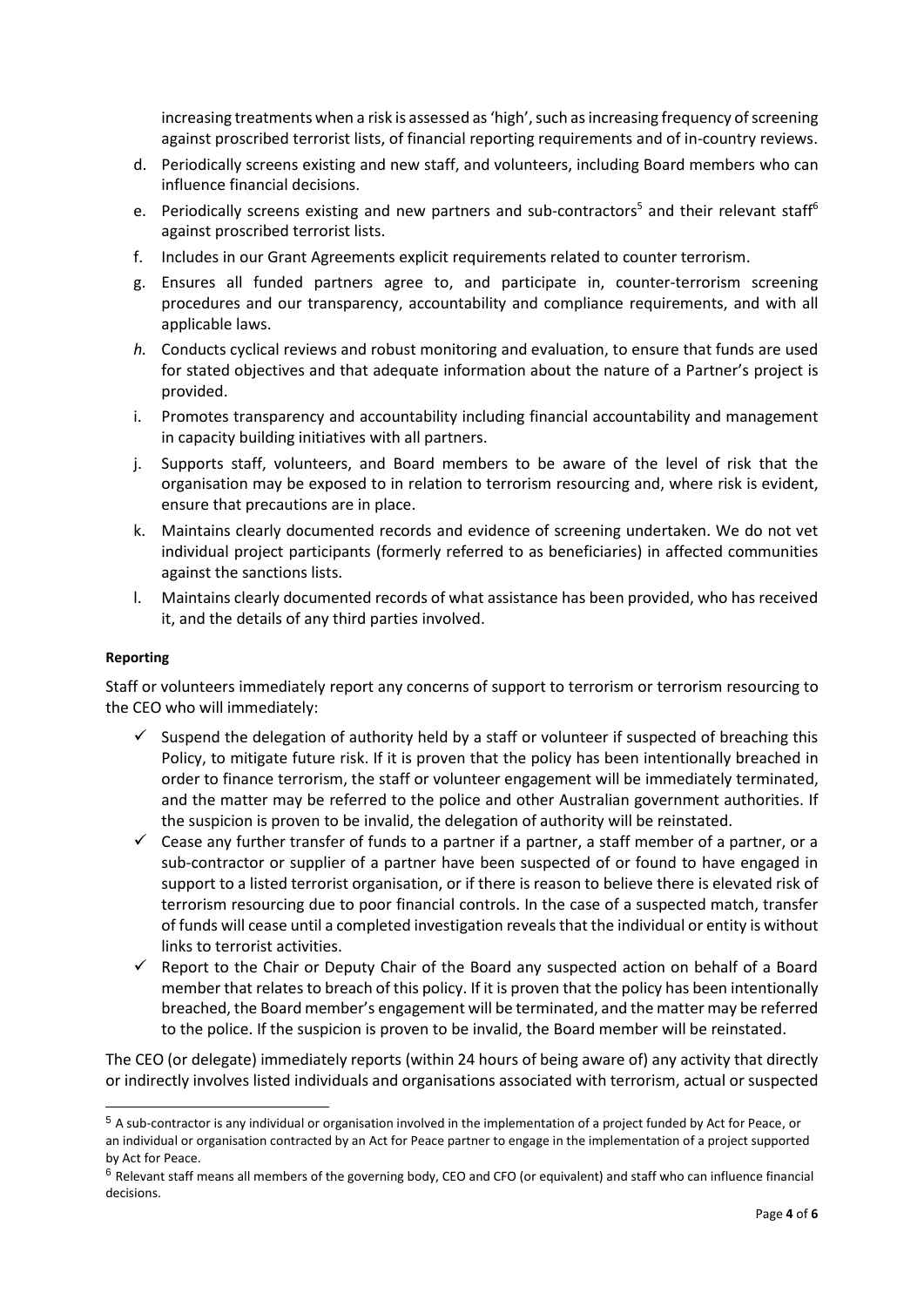terrorism financing, or suspected money-laundering to the Australian Government as required under Australian law:

- For DFAT related activities, any suspected or actual acts of terrorism resourcing, or any exact matches to the proscribed lists, is reported to DFAT at:
	- o [counter-terrorism.resourcing@dfat.gov.au](mailto:counter-terrorism.resourcing@dfat.gov.au) o[r sanctions@dfat.gov.au](mailto:sanctions@dfat.gov.au)
- For all other suspected or actual acts of terrorism resourcing, contact the National Security Hotline:
	- o 1800 123 400 (inside Australia)
	- o +61 1300 123 401 (outside Australia)

### 6. **Definitions and Explanations**

**Affected communities:** Refers to those natural persons, or groups of natural persons who receive charitable, humanitarian or other types of protection and solutions through the services of the NGO. This assistance can be material or non-material.<sup>7</sup>

**All reasonable effort:** is used to reflect the need for positive action and a common-sense approach, based on the level of risk, to meet legal obligations and avoid inadvertently financing terrorist activity.

**Funds:** refers to assets of any kind or property of any kind, whether tangible or intangible, movable or immovable, however acquired, and legal documents or instruments in any form, including electronic or digital, evidencing title to, or interest in, such property or assets, including, but not limited to, bank credits, traveller's cheques, bank cheques, money orders, shares, securities, bonds, debt instruments, drafts and letters of credit.

**Listed individuals or organisations** means any individual or organisation that appears on a proscribed list.

**Match:** The finding of similar or same names or other details between a reference list and a proscribed list which indicates the possibility that there could be a relationship between Act for Peace funds and a terrorist entity. A match is only 'true' when the match between the reference and proscribed lists is confirmed as being the same person or entity.

**Partner**: For the purposes of this policy, Partner refers to any organisation or person that Act for Peace partners with to deliver program services. Act for Peace partners are formally engaged through the signing of a Partnership Agreement and Grant Agreements.

**Proscribed lists:** Official lists of the names of terrorist individuals or organisations against which Act for Peace checks reference lists. It is against relevant legislation and Act for Peace mandate to support an entity identified within these lists.

**Reference lists:** An organisation's list of personnel, suppliers, contractors and consultants who receive or have access to Act for Peace funds which is compared against proscribed lists in case of details being repeated on one or more lists.

**Sub-contractor:** An individual or organisation engaged in the implementation of a project supported by Act for Peace, or an individual or organisation contracted by an Act for Peace partner to engage in the implementation of a project supported by Act for Peace**.** 

**Suspicious activity:** is any activity where a known or suspected terrorist individual or organisation is involved, or where a known or suspected terrorist act is to occur. This includes, but is not limited to, any activity involving any listed individuals or organisations.

**Terrorism:** In this context, a terrorist act is an act, or a threat to act, that meets both these criteria:

• Terrorism intends to coerce or influence the public or any government by intimidation to advance a political, religious or ideological cause.

<sup>7</sup> https://www.homeaffairs.gov.au/criminal-justice/files/safeguarding-your-organisation-against-terrorism-financingbooklet.pdf